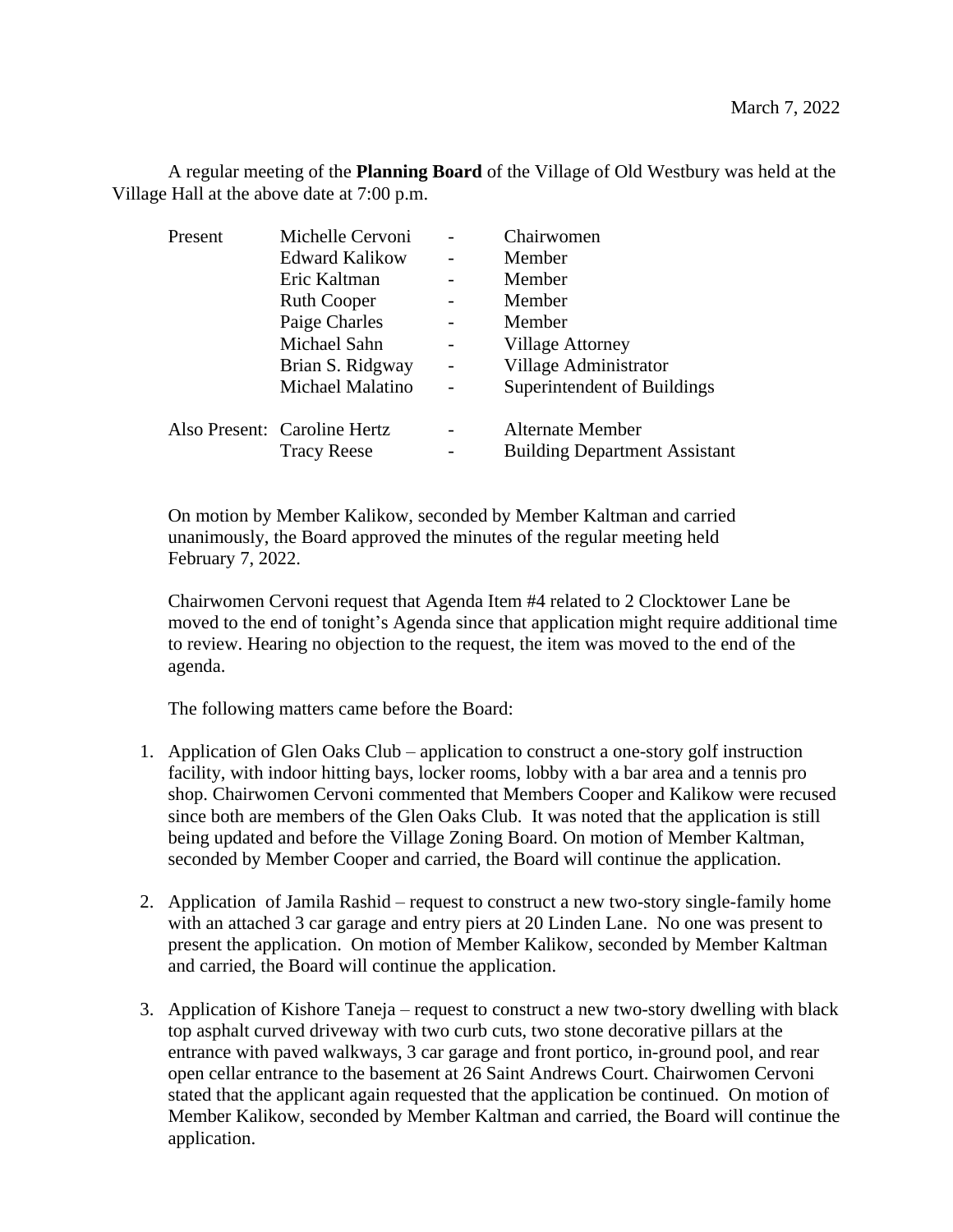- 4. Application of Stephanie and Kevin Small request to construct a new pool cabana on the west end of the existing pool and patio, and to construct a new rear yard patio off of the existing dwelling with a barbeque area at 50 Rolling Hill Lane. Member Kalikow recused himself since his daughter is the applicant. Mike Grella / Architect was present on behalf of the applicant and provided the Board with an overview of the proposed project and materials to be used. Chairwomen Cervoni reminded the applicant representative that the Planning Board reserves the right to review the final building plans, building material and landscape plan that have been "approved" cannot be changed without prior Planning Board approval or fines can be applied. On motion of Member Kalikow, seconded by Member Kaltman and carried, the Board approved the application and directed Counsel to draft the approval Resolution.
- 5. Application of Clock Tower Property Enterprises request to construct a new two-story dwelling with an underground 3 car garage, pool, cabana, driveway, entry piers and gates, and proposed walks and patios at 2 Clock Tower Lane. Paul Bloom representing the Clock Tower Enterprises commented to the Board that the applicant does have the right to exit and enter the property via Clock Tower Lane with stated easements the title report. He continued reviewing why the Clock Tower Lane entry was needed for this project. Sean Mulryan / Traffic Engineer then spoke and provided additional comments to support of those made by Mr. Bloom. Chairwoman noted that the Clock Tower Association was not in support of a new curb cut on Clock Tower Lane Village Attorney Michael Sahn commented that the documents being referenced by Mr. Bloom needed to be reviewed in further detail. Michael Rant / Project Manager, Paul Russo / Architect, and Richard Ignatow / Landscape Architect were all present and provided additional updated comments related to the proposed project. Chairwoman Cervoni started that another site visit would be required with the number of updates to the project being made and that a review of the overall project volume and height be inspected as well. She also requested that *height poles* be in place at the time of the requested site visit. On motion of Member Kalikow, seconded by Member Kaltman and carried, the Board will continue the application.

## **RESOLUTIONS:**

- 1. Application of Max Zetlin request to construct a new two-story dwelling with a 3 car garage, new fence, driveway, walks and patios, and swimming pool at 5 Hidden Pond Drive. On motion of Member Kalikow, seconded by Member Kaltman and carried, the Board approved the Resolution.
- 2. Application of Ijaz Ahmad request to construct a one-story addition to the existing dwelling which includes an attached third garage bay and integrated pool house cabana at 70 Old Westbury Road. On motion of Member Kalikow, seconded by Member Kaltman and carried, the Board approved the Resolution.
- 3. Application of John Goncalves request to construct a two-car attached garage, detached cabana, and a freestanding trellis at 67 Wheatley Road. On motion of Member Kalikow, seconded by Member Kaltman and carried, the Board approved the Resolution.